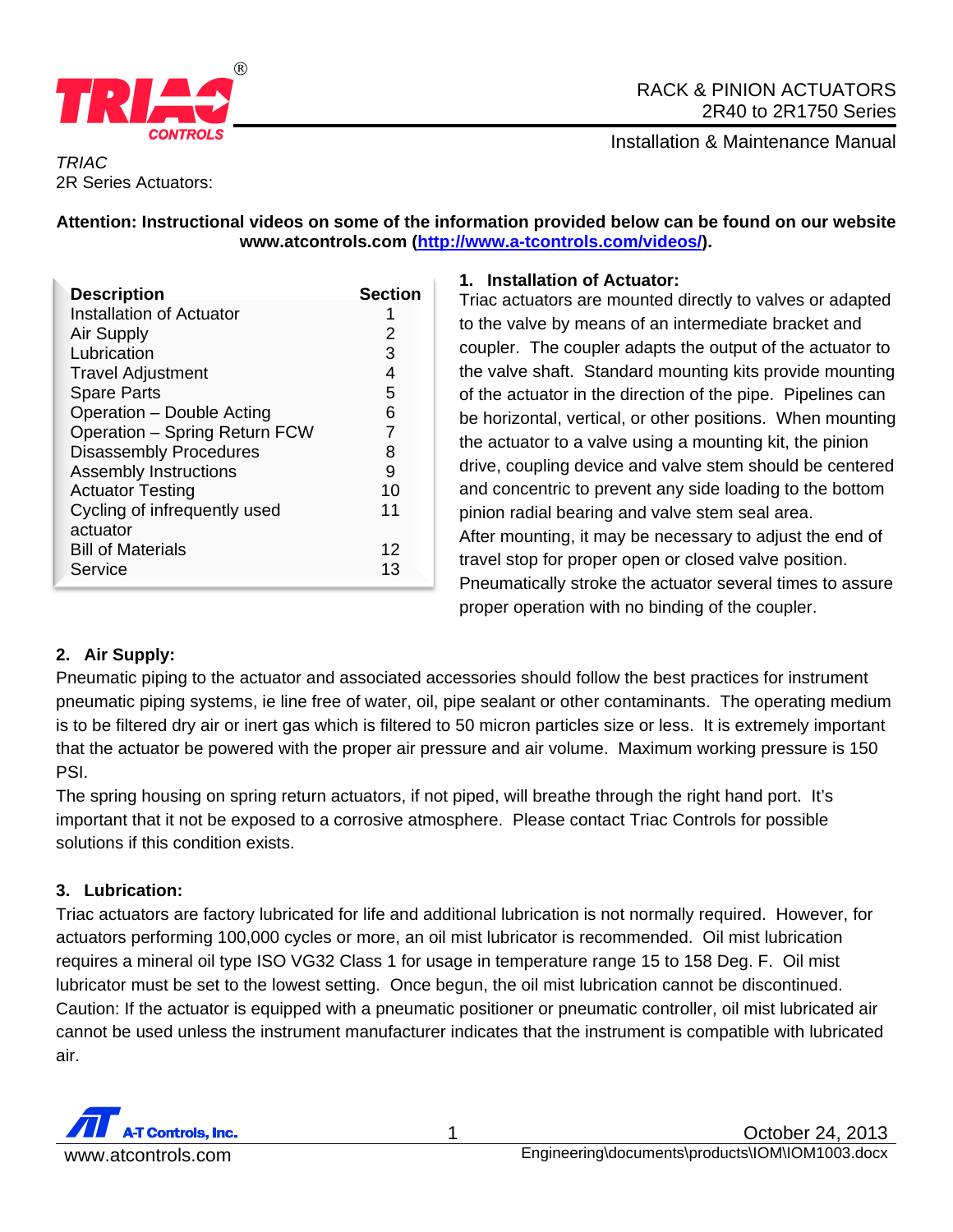

## RACK & PINION ACTUATORS 2R40 to 2R1750 Series

Installation & Maintenance Manual

## **4. Travel Adjustment:**

The Triac 2nd generation rack & pinion actuators have travel stop adjustments in both the clockwise and counterclockwise directions. The 5 degrees overtravel feature provides adjustments from -5 degrees to +5 degrees at the 0 degree clockwise position and from 85 degrees to 95 degrees at the 90 degree counterclockwise position.

All actuated valves require accurate travel-stop adjustments at both ends of the stroke to obtain optimum performance and valve seat life. The accumulation of tolerances in the adaption of actuators to valves is such that there must be a range of adjustment for both ends of the stroke to achieve the expected



performance. See the valve manufacture's IOM on how the travel should be adjusted.

- **Ball & Plug Valves** require precise adjustment at the open and closed position. This is to protect the seat from the flow media and to assure absolute shut-off in the closed position.
- **Butterfly Valves** require precise adjustment at the open and closed position. This is to assure full shutoff, to prevent disc overtravel which can damage the seat in the closed position, and to assure maximum flow in the open position.
- **Tee Assemblies,** where two valves are operated in tandem through a single operator, (3-way configuration) require precise adjustment at both ends of the stroke. This is to assure the seating of both valves.

| <b>Actuator</b> | Buna<br><b>Repair Kit</b> | <b>Viton</b><br><b>Repair Kit</b> | <b>Low Temp</b><br><b>Repair Kit</b> | <b>Spring</b>     |
|-----------------|---------------------------|-----------------------------------|--------------------------------------|-------------------|
| <b>Size</b>     | $-20^\circ$ F to          | $0^{\circ}$ F to                  | $-45^{\circ}$ F to                   | <b>Cartridges</b> |
|                 | $175^{\circ}$ F           | $300^{\circ}$ F                   | $175^{\circ}$ F                      | (each)            |
| 2R40            | 2RKB0040                  | 2RKV0040                          | 2RKLT0040                            | SP20040           |
| 2R80            | 2RKB0080                  | 2RKV0080                          | 2RKLT0080                            | SP20080           |
| 2R130           | 2RKB0130                  | 2RKV0130                          | 2RKLT0130                            | SP20130           |
| 2R200           | 2RKB0200                  | 2RKV0200                          | 2RKLT0200                            | SP20200           |
| 2R300           | 2RKB0300                  | 2RKV0300                          | 2RKLT0300                            | SP20300           |
| 2R500           | 2RKB0500                  | 2RKV0500                          | 2RKLT0500                            | SP20500           |
| 2R850           | 2RKB0850                  | 2RKV0850                          | 2RKLT0850                            | SP20850           |
| 2R1200          | 2RKB1200                  | 2RKV1200                          | 2RKLT1200                            | SP21200           |
| 2R1750          | 2RKB1750                  | 2RKV1750                          | 2RKLT1750                            | SP21750           |

## **5. Spare Parts:**

\*Seal Kits also available, but Complete Repair Kits are recommended

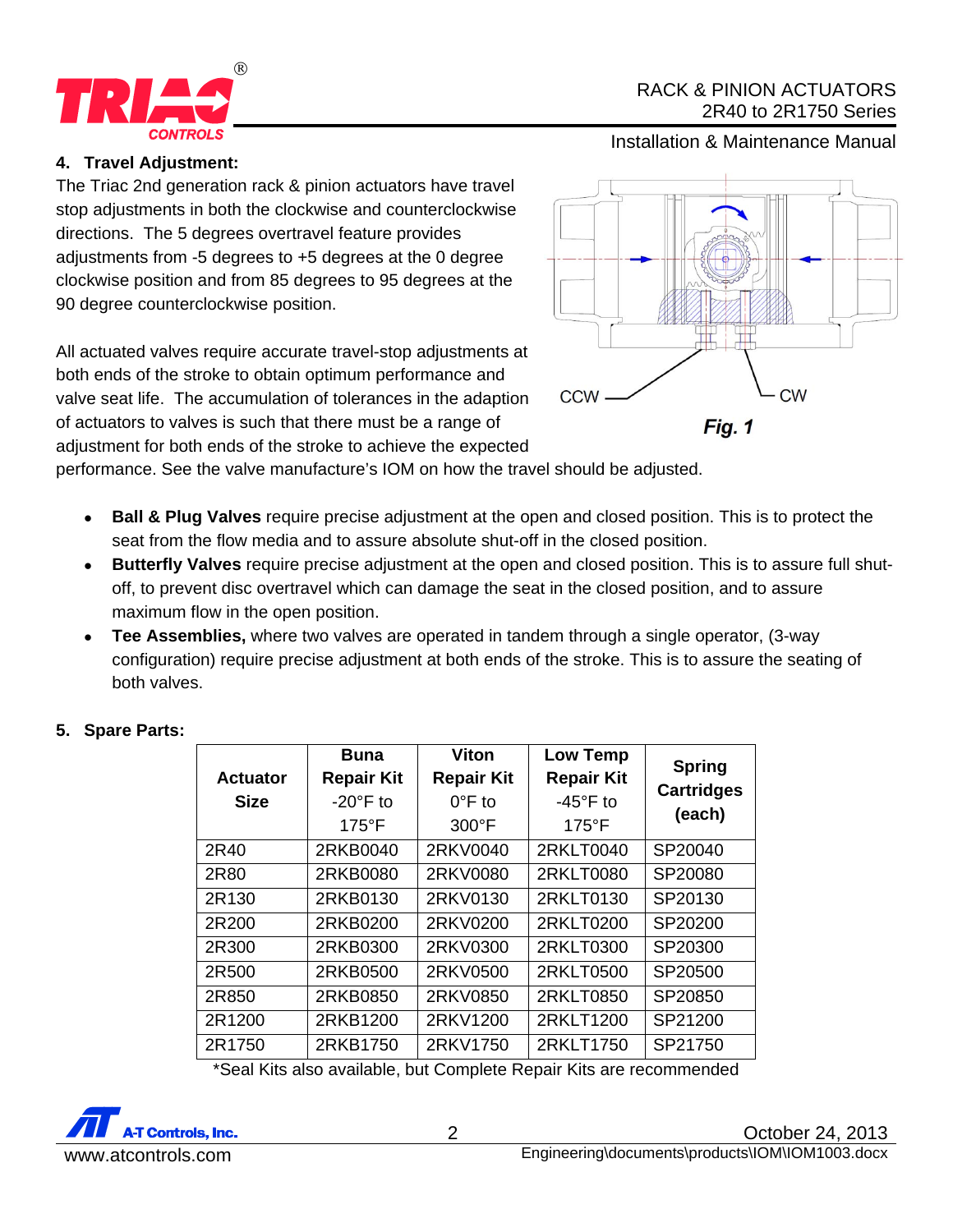

#### **6. Operation – Double Acting: CCW:**

Air is supplied to Port A forcing the pistons away from each other (toward ends) which rotates the drive pinion counterclockwise and exhausts the air out of



# **7. Operation – Spring Return (Fail CW): CCW:**

Air is supplied to Port A forcing the pistons away from each other (toward ends), which rotates the drive pinion counterclockwise, compresses the springs and exhausts air out of Port B.

# **CW:**

Air is supplied to Port B forcing the pistons toward each other (toward center) which rotates the drive pinion clockwise and exhausts the air out of Port A.



# **FAIL CW:**

Air failure (loss of pressure) allows the compressed springs to force pistons toward each other (toward center), which rotates the drive pinion clockwise and exhausts air out of Port A.



\*(Unit is capable of failure in counterclockwise direction by reversing pistons inside of housing.)

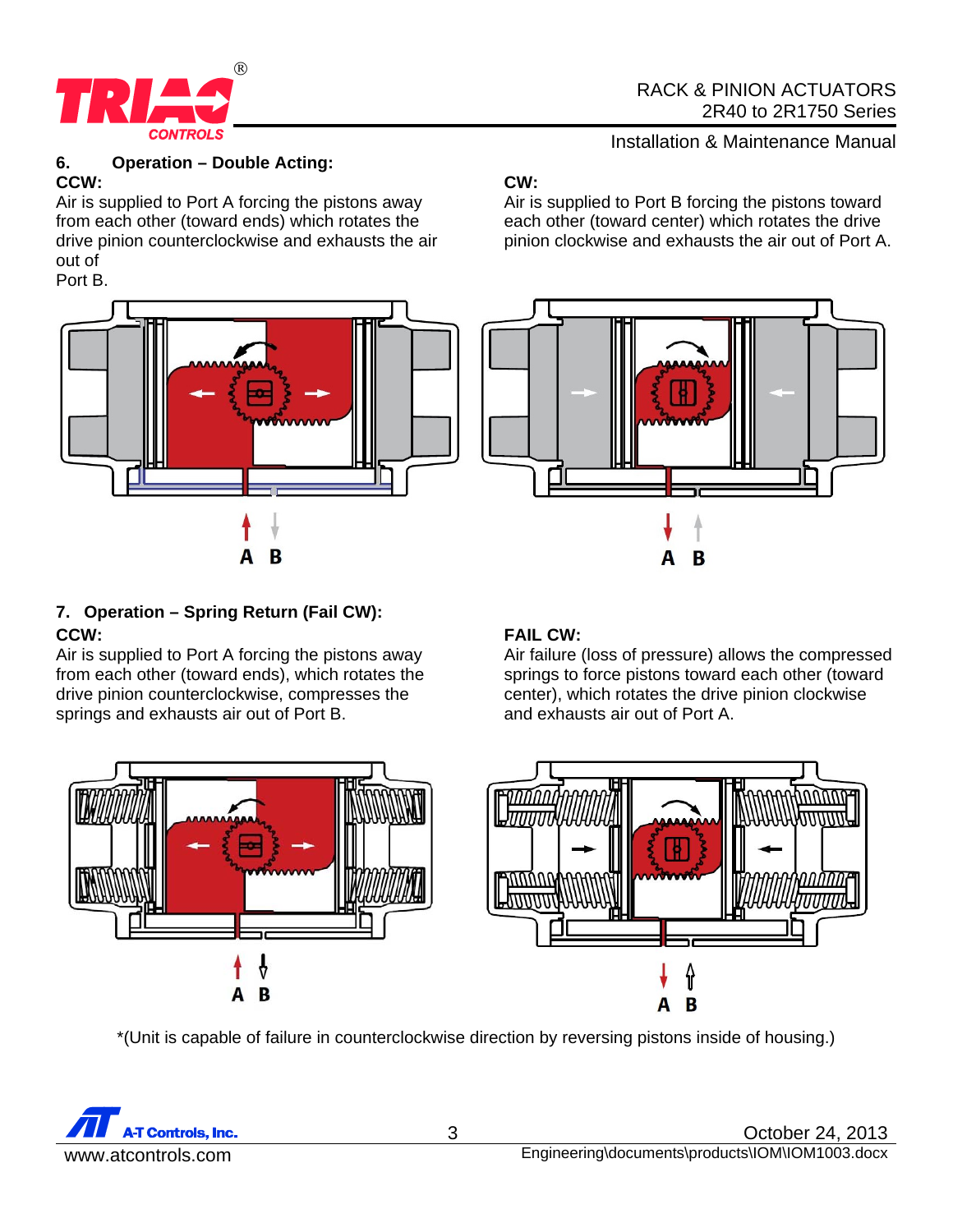

#### **8. Disassembly Procedures:**

### **CAUTION**

*Before removing any components of the actuator, ensure that all pneumatic and electrical power supplies are disconnected.* 

### **8.1 Removal of Travel Stops:**

Disconnect air supply and electric to de-pressure the actuator. Release the lock nuts and unscrew both travel stops and seals, which are located at the top of the actuator body on the side. In the case of spring return valves make sure that the actuator is in the failed position before removing the actuator

### **8.2 Removal of End Caps:**

### *Spring Return Units:*

Loosen all end cap bolts evenly, to allow the springs to push the end caps out from the body. The springs are contained on spools and the tension will be relaxed when the end cap is removed. Always use caution when removing springs.

#### *Double Acting Units:*

Loosen and remove the end cap bolts evenly on both end caps. Using a rubber mallet rotate the end cap slightly, gaining access to the edges of the end cap. Use the rubber mallet to remove the end cap evenly.

#### **8.3 Removal of Pistons:**

Rotate the pinion using a wrench to drive the pistons apart until they are free of the actuator body.

#### **8.4 Removal of Pinion:**

Remove the snap ring, thrust washer and thrust bearing from the top of the pinion. Carefully remove the pinion from the cylinder body through the bottom. The travel stop cam will not fit through the bottom bore. It will slip off the pinion prior to the pinion removal. Take care to ensure the pinion does not damage the body.

#### **9. Assembly Instructions**

#### **9.1 Inspection:**

Check that all components are clean and have not been damaged. Triac recommends that all Orings, Bearings, Washers, etc are replaced using only Triac replacement parts.

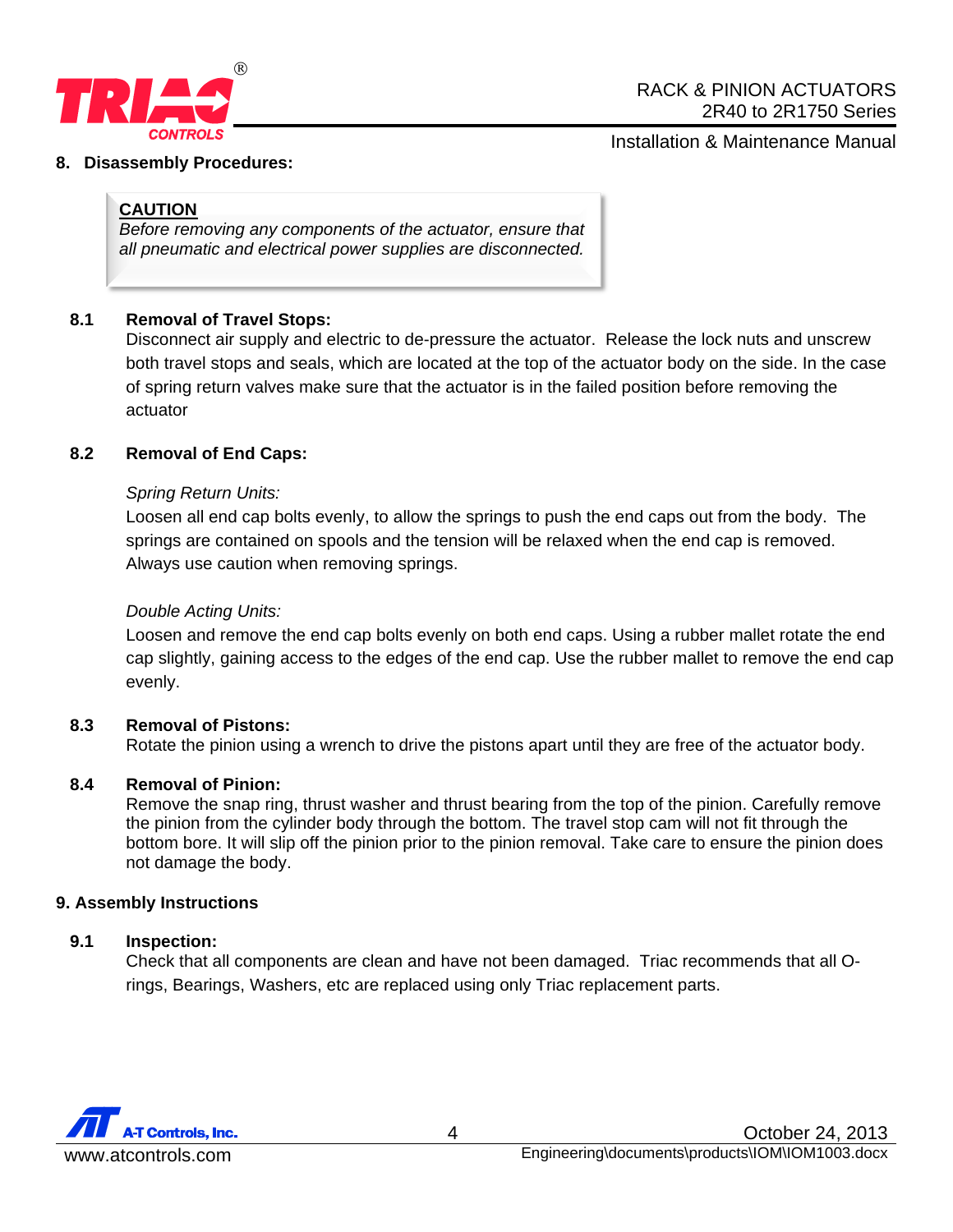

### **9.2 Installing the Pinion:**

Lightly grease the pinion, o-ring grooves and guide bushing groove of the pinion and pinion o-rings with multi-purpose grease. Install the top bearing into the actuator body bearing bore. Fit the top oring into the top pinion groove. Fit the bottom guide bushing into the bottom pinion groove. Slip the bottom o-ring into the bottom pinion groove. Carefully insert the pinion into the body until the top of the Pinion is inside the body cylinder. Fit the travel stop cam over the top of the pinion and slide it down until it is engaged with the pinion. (Note: The travel stop cam will engage with the pinion in only one position.)

Gently push the pinion up through the body making sure the bottom guide bushing, bottom o-ring & top o-ring stay in their grooves. With the pinion in this position install the thrust bearing washer, the thrust washer and lastly the snap ring. Make sure the snap ring fits properly in the groove.

#### **9.3 Alignment of Pinion for Correct Piston Installation:**

Rotate the pinion to the position shown in Fig. 5 (When viewed from the slot at the top of the pinion) ensuring that the machined stop flats are in the correct orientation.

#### **9.4 Installing the Pistons:**

Lightly grease the piston o-rings, piston backup ring & guide plate with multi-purpose grease & fit the o-rings, backup ring & guide plate into their respective grooves on the piston. Liberally grease the actuator body bore and the piston rack. Insert the pistons into the bore, one piston in each end with the teeth facing each other (see Figures 2, 3 & 4). (Note: The position of the Piston determines the fail rotation of the actuator).

Push both pistons together until they are both in contact with the pinion, so that when the pinion is rotated (Clockwise for FCW, Counter Clockwise for FCCW) the

pistons are drawn together. When the pistons are together and the racks are correctly engaged with the pinion, the top pinion drive flats should be several degrees past perpendicular to the body for FCW, parallel to the body for FCCW.

#### **9.5 Installing the Travel Stops:**

With the pistons together, screw in the corresponding travel stop assembly complete with nut, washer and seal until it comes into contact with the pinion. Rotate the pinion 90 degrees to drive the pistons apart and screw in the other travel stop until it comes into contact with the pinion. After the end caps are installed (see below) final adjustment is easily made when the actuator has been mounted to its valve, damper or other device, depending on individual requirements. Ensure the nuts are tightened against washer and seal.



5 October 24, 2013 www.atcontrols.com Engineering\documents\products\IOM\IOM1003.docx







Fig. 5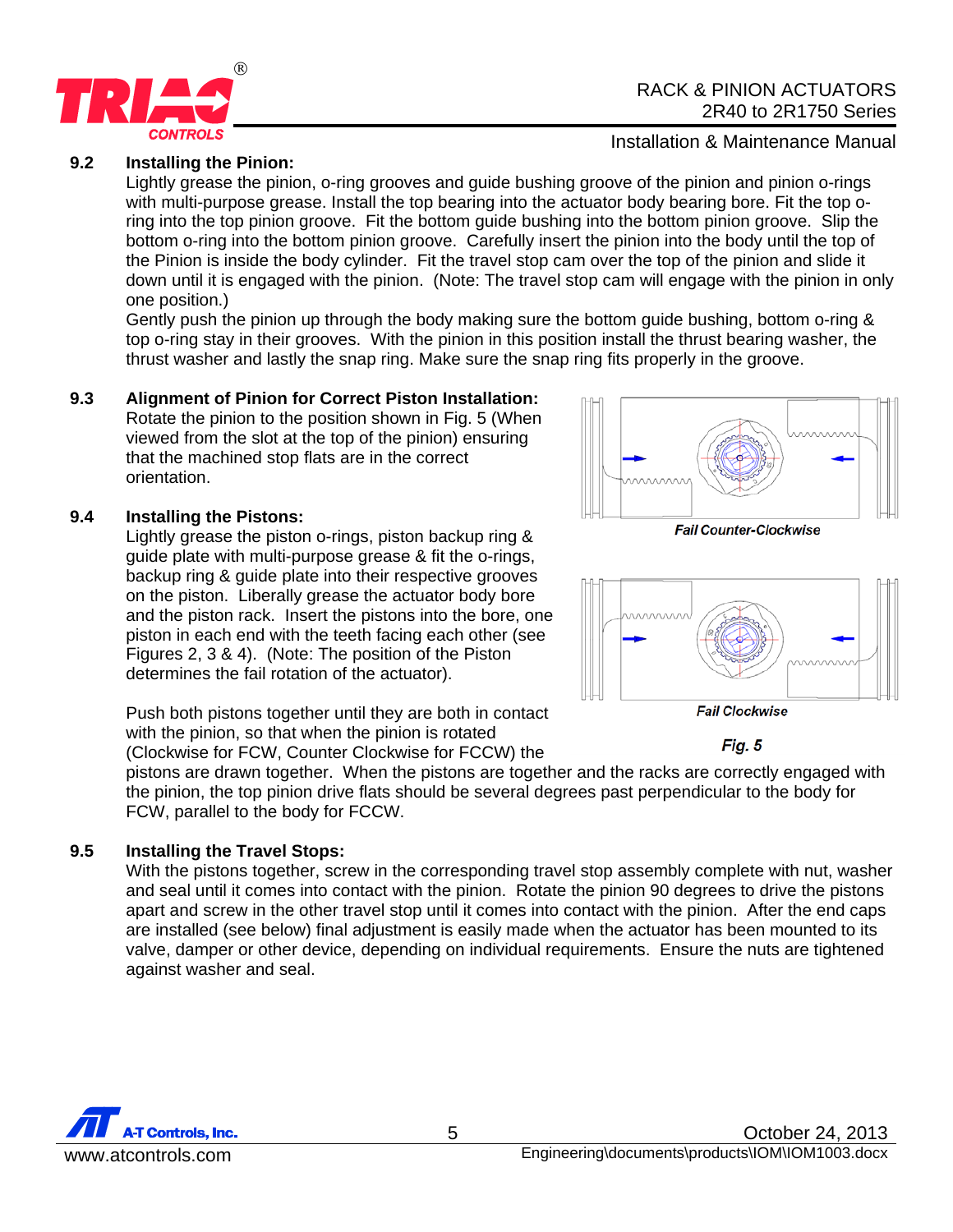

#### **9.6 End Cap Installation:**

Installation & Maintenance Manual

With the pistons together, lightly grease the end cap o-rings with multi-purpose grease. Grease the ends of the body bore and the end caps. Install the o-rings into the groove in the end caps.

#### *Spring Return Unit*

Install the correct number of springs for the desired torque output. Place the springs into the pockets of the piston and end cap. Balance the springs across the Pistons.



#### **10. Testing:**

Using compressed air at 80psi-100psi, check the seal areas with soapy water and ensure no bubbles are produced and that the pinion rotates smoothly over its full travel.

#### **11. Cycling of infrequently used or stored actuators:**

Actuators that are not in current use for at least a 3 month period, should be cycled a minimum of ten times. The seal manufacturers recommend this procedure to prevent pre-set of the seals.

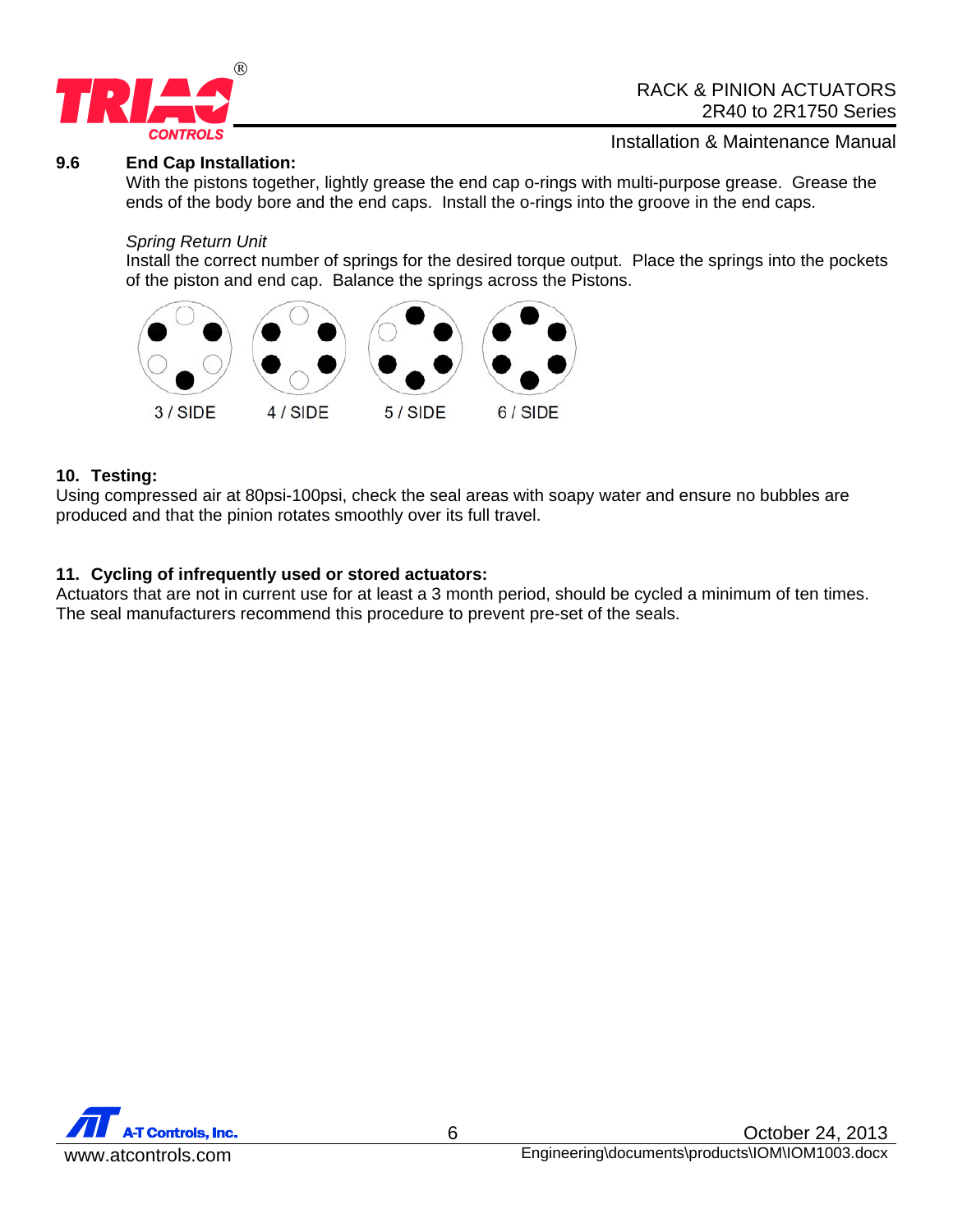

## RACK & PINION ACTUATORS 2R40 to 2R1750 Series

## Installation & Maintenance Manual

### **12. Bill of Materials:**



|                | <b>Description</b>        | Qty            | <b>Material</b>     | <b>Remarks</b>                   |
|----------------|---------------------------|----------------|---------------------|----------------------------------|
| 1              | Cylinder Body             |                | Aluminum            | <b>Hard Anodized</b>             |
| $\overline{2}$ | Drive shaft/Pinion        | 1              | <b>Steel</b>        | <b>Electroless Nickel Plated</b> |
| 3              | Bottom Pinion Bushing***  | 1              | <b>Nylon</b>        |                                  |
| 4              | Bottom Pinion O-Ring***   | 1              | Nitrile Buna        |                                  |
| $\overline{5}$ | <b>Travel Stop Cam</b>    | 1              | SCM21               | <b>Phosphate Coated</b>          |
| 6              | <b>Travel Stop Washer</b> | 1              | <b>PTFE</b>         |                                  |
| $\overline{7}$ | Top Pinion Bushing***     | 1              | <b>Nylon</b>        |                                  |
| 8              | Top Pinion O-Ring***#     | 1              | Nitrile Buna        |                                  |
| 9              | Pinion Teflon Washer***   | 1              | <b>RTFE</b>         |                                  |
| 10             | Pinion SST Washer***      | 1              | 304 SST             |                                  |
| 11             | Snap Ring***              | 1              | <b>Steel</b>        | <b>Electroless Nickel Plated</b> |
| 12             | Piston                    | 2              | Die Cast Aluminum   | Dichromate Dipped                |
| 13             | Guide Plate***            | 2              | <b>Nylon</b>        |                                  |
| 14             | Piston O-Ring***#         | $\overline{2}$ | Nitrile Buna        |                                  |
| 15             | Piston Guide Band***      | 2              | <b>PTFE</b>         |                                  |
| 16             | End Cap O-Ring***#        | $\overline{2}$ | Nitrile Buna        |                                  |
| 17             | <b>Hole Sealant</b>       | $\overline{2}$ | Nitrile Buna        |                                  |
| 18             | End Cap                   | $\overline{2}$ | Die Cast Aluminum   | <b>Epoxy Coated</b>              |
| 19             | End Cap Bolts             | 8              | 304 SST             |                                  |
| 20             | <b>Travel Stop Bolt</b>   | $\bar{2}$      | 304 SST             |                                  |
| 21             | <b>Travel Stop Nut</b>    | $\overline{2}$ | 304 SST             |                                  |
| 22             | <b>Travel Stop Washer</b> | $\overline{2}$ | 304 SST             |                                  |
| 23             | Travel Stop O-Ring***#    | $\overline{2}$ | Nitrile Buna        |                                  |
| 24             | <b>Spring Cartridge</b>   | Varies         | <b>Spring Steel</b> | <b>Epoxy Coated</b>              |
| 25             | Dust Plug                 | 2              | Polyethylene        |                                  |
| 26             | Position Indicator        | 1              | Polyethylene        |                                  |

\*\*\* Parts included in Repair Kit *(Recommended)* # Parts included in Seal Kit

**A-T Controls, Inc.**